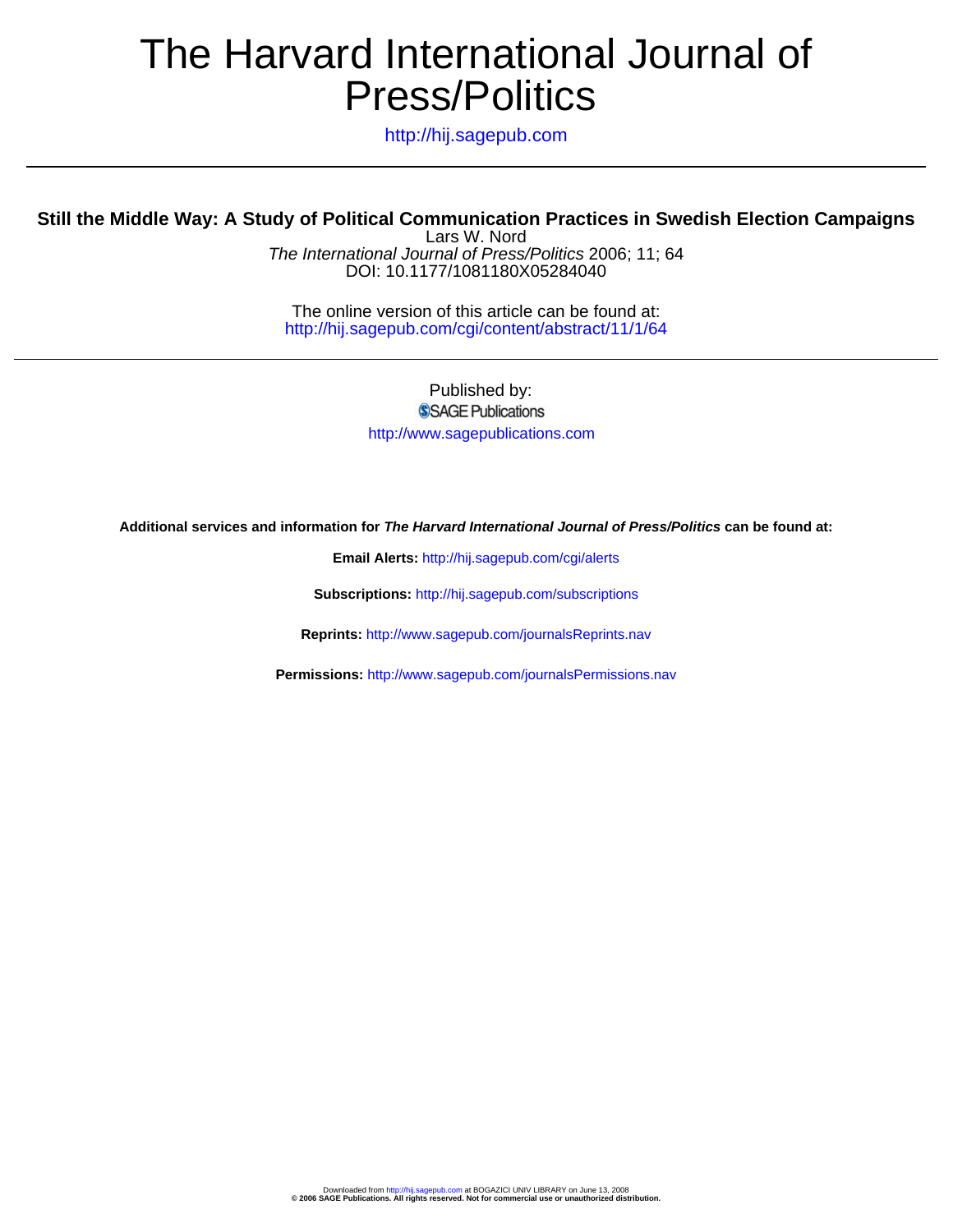## **Still the Middle Way** A Study of Political Communication Practices in Swedish Election Campaigns

*Lars W. Nord*

This article focuses on the process of hybridization of political campaigns, using Sweden as a case study,and raises three main research questions.First,how do global campaign practices influence the national campaign context in Sweden? Second,how does the Swedish political structure and political culture influence the adaptation of global trends in this area? Third,how can a possible hybridization of political campaigning be characterized in Sweden? The data in this study are mainly based on structured interviews with party secretaries and campaign officials in all seven parties with seats in the Swedish Parliament. The results indicate that the hybridization of political communication practices in Sweden is characterized by a growing use of global campaign practices. Marketing tools are frequently used for opinion analyses, but there are substantial obstacles to a complete implementation of modern practices.To some extent this can be explained by existing laws and regulations but, above all,by public perceptions of parties, politics, and elections. Sweden is a country with a structural framework where global campaign features can be transformed to a large extent. However, a political culture more influenced by a national campaign context somewhat curtails this transformation process.

*Keywords: election campaigns; political marketing; hybridization; Americanization; party strategies*

In many countries, both industrialized and developing, PR and political marketing have become more important elements of election campaigns (Kavanagh 1995; Norris et al. 1999; Noelle-Neumann et al. 2000; Jönsson and Larsen 2001). A professionalization of political communication is taking place, as indicated by campaign centralization, increasing use of political consultants, and new relations between media and political parties (Negrine 1996: 150–51).

Press/Politics 11(1):64-76 DOI: 10.1177/1081180X05284040 © 2006 by the President and the Fellows of Harvard College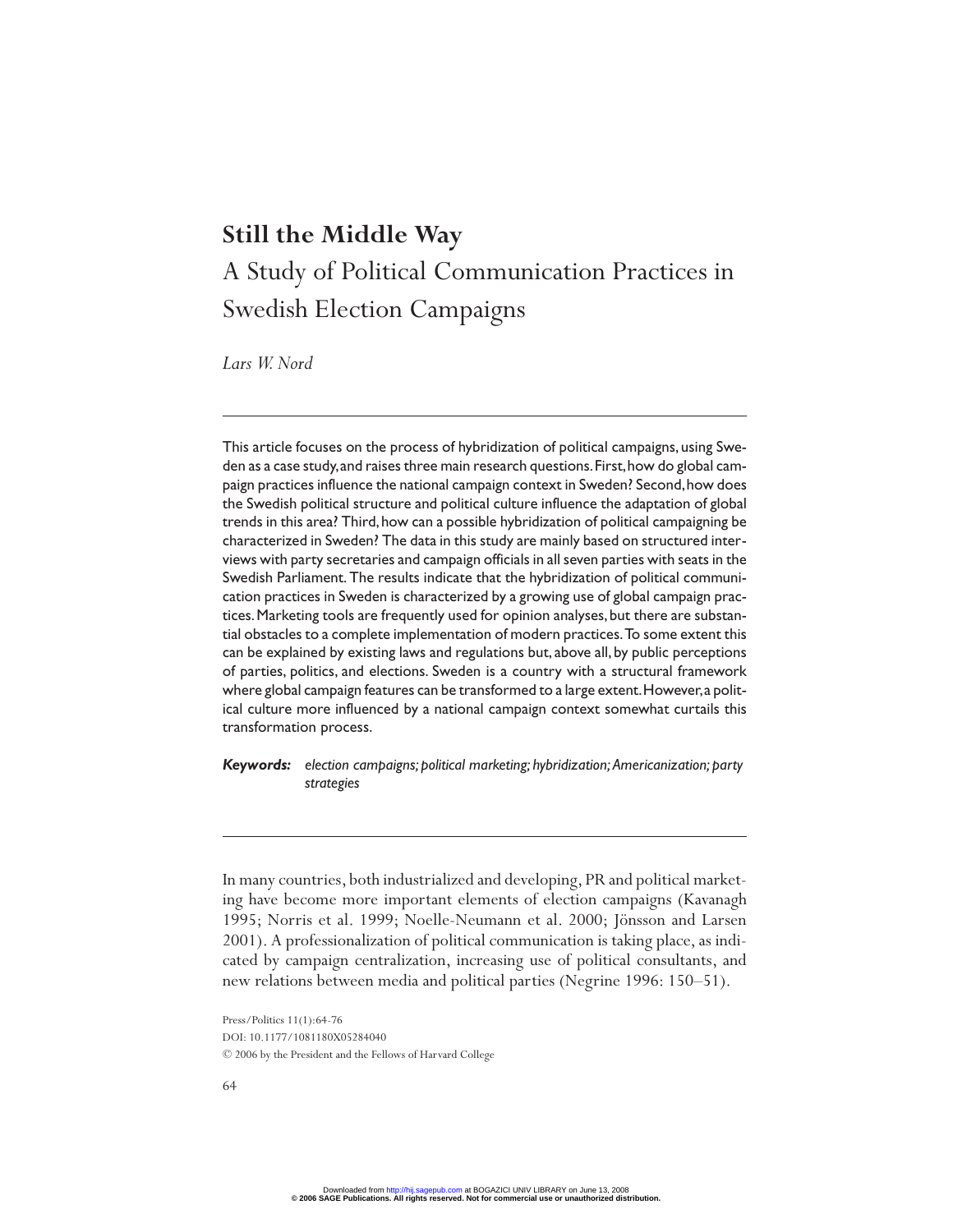However, distinct features in individual countries such as laws and regulations, the nature of political systems, media structures, and political culture still matter (Kaid and Holtz-Bacha 1995). Thus, it seems productive to consider the interplay between international trends and national traditions in this field (Plasser and Plasser 2002; Hallin and Mancini 2004).

The main objective of this article is to examine and discuss the characteristics and typical components of such a "middle-way" model of political communication in Sweden. What is the result of a mixture of globalization and traditional factors? Which international trends have been borrowed, and which domestic characteristics endure? To what extent can international and domestic distinctive features coexist? How important are national laws and regulations, electoral system, party and media systems, and political culture in shaping this political communication "hybrid"?

#### **After "Americanization"**

Americanization is a concept that appears quite regularly in contemporary academic literature about changes in political communication systems (Negrine 1996; Norris 2000; Plasser and Plasser 2002). It is used mainly because the changes in the current political communication processes first appeared in the American context (Negrine 1996). The thesis assumes a directional one-way convergence process in campaign practices, where other countries are adopting U.S. actions of political communication (Plasser and Plasser 2002: 16). The most important elements of this process are election campaigns focused on political personality and character, frequent use of opinion polls, a central role for PR consultants and political marketing, a television-driven media agenda, and a professionalization of the roles of communication actors, where politicians and journalists closely interact (Negrine 1996; Blumler and Kavanagh 1999).

However, all these trends cannot be taken as categorical evidence that an Americanization of political communication actually has taken place. The basis of the changes could as well be found in technological advances making it easier to administer modern election campaigns or analyze voter segments and candidates' positions (Blumler and Gurevitch 2001: 400).

Moreover, comparative social research indicates some universal changes in the advanced democracies. Among the most important are an ongoing fragmentation of public opinion and a growing mistrust of politicians and political institutions (Pharr et al. 2000; Norris et al. 1999). In the most advanced democracies, electoral outcomes are being decided more often by accidental occurrences during the last weeks of election campaigns; thus, the impact of campaigning is growing.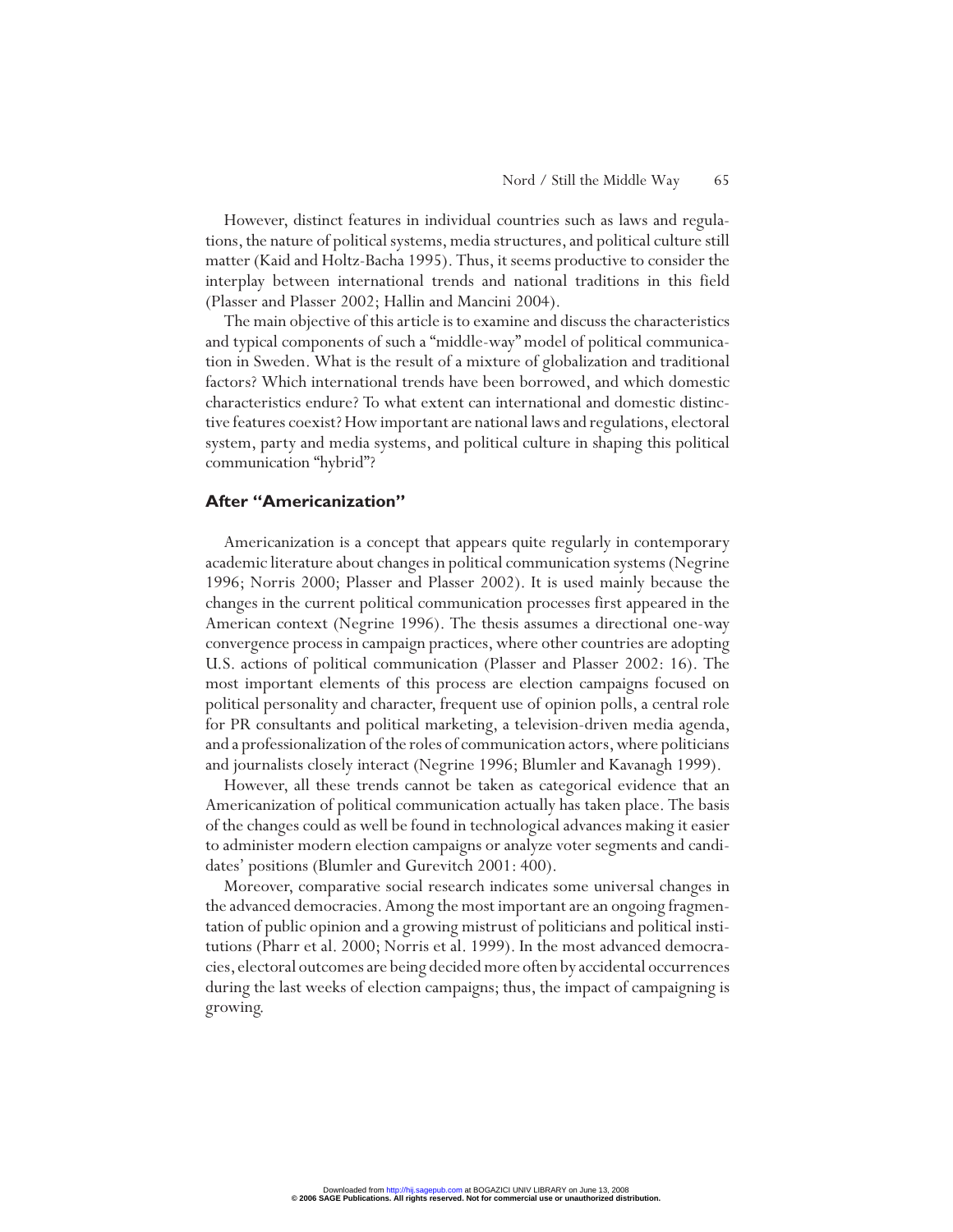#### **"Hybridization" and Marketing**

The idea of a one-sided adoption process where U.S.-inspired campaign practices prevail at a global level nowadays seems quite obsolete and is generally rejected by international scholars in this field."It conveys a false impression of an unchanging U.S. system, to which the rest of the world is inexorably adapting" (Blumler and Gurevitch 2001: 400). On the contrary, most studies suggest national election campaigns to be a mixture of global campaign influences and national contexts. The variations can be explained by a series of environmental factors such as media structure, party system, electoral law, and regulations. This theory of modernization assumes a process of nondirectional convergence in communication practices (Kaid and Holtz-Bacha 1995; Blumler and Gurevitch 2001; Plasser and Plasser 2002; Hallin and Mancini 2004).

This process of convergence and integration can be explored in many ways, but the concept of "hybridization" seems to be particularly promising. The hybridization process differs from a standardization process where countryspecific campaigning is gradually phased out. On the contrary, hybridization is based on a "shopping model" where country-specific elements coexist with select features of global campaigning. Thus, both exogenous and indigenous conditions are considered (Plasser and Plasser 2002: 19; Esser and Pfetsch 2004).

A possible model for predicting the characteristics of a hybrid political communication process in a country should thus account for variances of market orientation in the structural frame of campaigning and for variances of market orientation in actual campaign practices, as well as in campaign practitioners' behavior and in values and perceptions of the nature of elections campaigns among political actors and the public. Sometimes global campaigning may be allowed but not practiced, sometimes practiced but not acknowledged.

Thus, in exploring the mixture of exogenous and indigenous campaigning practices, it is first of all important to ask whether global practices are allowed according to laws and regulations. Second, it is essential to know whether party officials and political consultants actually are executing such practices. Finally, it should be considered whether such practices are openly described and defended in the national public debate. If there is little public acceptance for these practices, they probably face the political parties with a dilemma, where electionwinning strategies can turn out to be counterproductive both in the internal and in the electoral arena.

Thus, the variety of hybridization of political campaigning in a country should depend on the legal possibilities of political parties and candidates to use global practices, their willingness to actually use them in campaign, and their openness with them in the public debate. Accordingly, a variety of hybrid campaigns are possible to imagine, taking into consideration both national differences in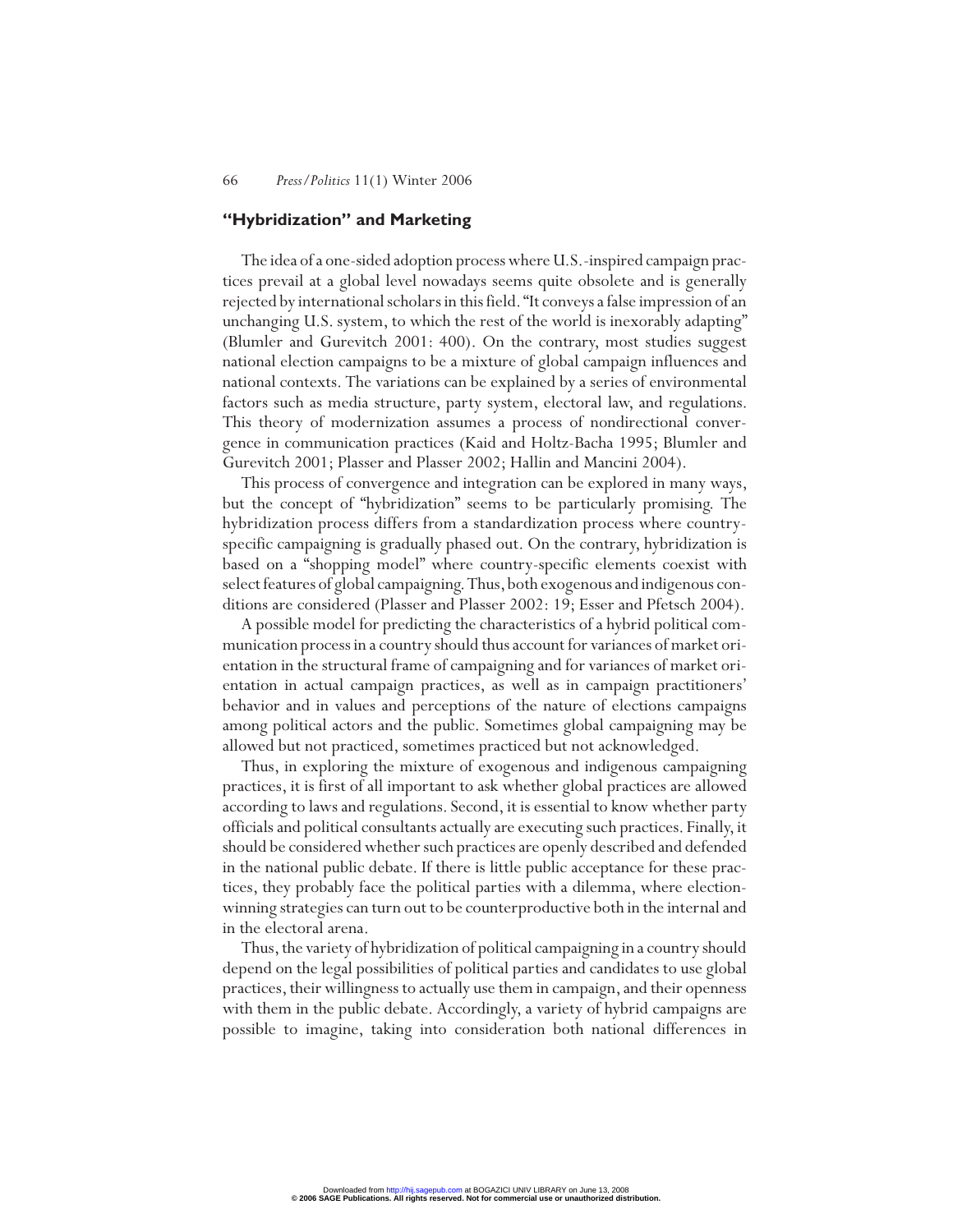political structure and political culture and party-level differences between political organizations.

#### **Research Questions, Material, and Method**

This article focuses on the process of a hybridization of political campaigns, using Sweden as a case study. Most of the data in this study are based on structured interviews with party secretaries and campaign officials in all seven parties with seats in the Swedish Parliament.The total number of people responsible for election campaign strategies is very limited. The sample of interviewees covers the total population extensively. The interviews were conducted in two waves, the first in November 2002, focusing on activities during the national elections held during that autumn; and the second in April 2003, focusing on general party strategies, personal resources, the use of marketing experts, and communication strategies. The interviews followed a common interview protocol, which was designed to address party campaign practices and campaign philosophy. In total, fourteen interviews lasting one to one-and-a-half hours on average were conducted. The interviews all took place at the party offices in Stockholm. They were taped and transcribed before the material was analyzed in a qualitative content analysis.

#### **Setting the Stage**

The adaptation of global campaign practices in Sweden faces limits. Swedish democracy is based on a multiparty parliamentarian system, where the party traditionally has been more important than the candidate in national elections. The election system is strictly proportional, even if recent political reforms have offered voters the option of choosing a single candidate on the party ballot. Furthermore, national, regional, and local elections are held on the same day, which, in essence, means fewer elections where campaign strategies can be developed and practices can be improved.

Some important regulations also exist, which obstruct the production of party campaign messages in the broadcast media. First and foremost, political advertisements are prohibited, both in public service broadcasts and in commercial channels.Thus,one of the most distinctive features of modern political campaigns does not exist in Sweden. It is also unlikely that it will exist in the foreseeable future, as the political majority in Parliament supports the belief that political ads actually reduce the quality of public discourse, given their often superficial and negative character. Of course, political ads do reach Swedish viewers through cables and satellites from TV stations based abroad, but they play only a marginal role in political communication aspects.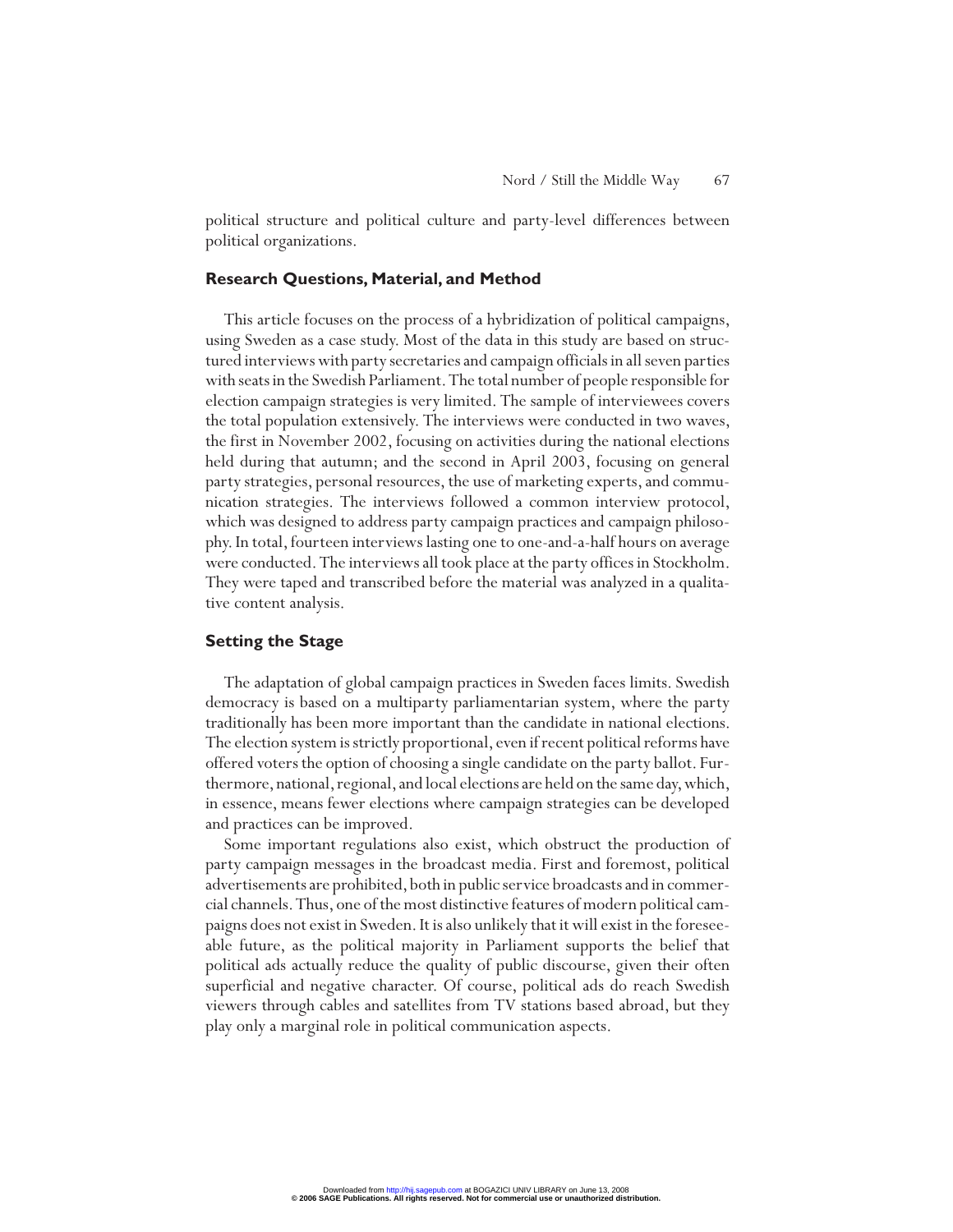Second, no free broadcasting time is made available to political parties on either television or radio during the election campaign. The fact that not even public service companies allow such political party presentations is unique to Sweden. Instead, the tradition in public service media is to have journalist-led questioning and special programs with party leaders during the final weeks before the elections and a final debate between the party leaders two days before the actual election.

However, a further glance at political communication in Sweden modulates the picture and offers some arguments for the emergence of a modernization of political communication. There have been considerable changes during recent years in political and media systems and among the electorate. At the present time, opinion shifts are more dramatic than ever in Swedish politics, and the political de-alignment process is evident. Party identification is going down, and voting behavior is far less predictable (Holmberg 2000). A huge majority of the political parties have reached historical "drops or tops" in voting results during the four most recent elections in Sweden 1998 (national parliament), 1999 (EU Parliament), 2002 (national parliament) and 2004 (EU Parliament).

Thus, the former political stability, regarded as an important part of the "Swedish Model," is to some extent challenged by a more volatile public opinion (Asp and Esaiasson 1996; Holmberg 2000). These changes must be viewed from a societal context where the welfare state, characterized by a huge public sector and high taxes, has gradually been replaced by more market-oriented policies based on the conditions of the international economy, not least since Sweden joined the European Union in 1995.

If the political system has gone from stability to volatility, the same can be said about the media system. Deregulations and technological advances, as well as a more liberal media policy, have introduced more market-oriented broadcast media companies. At the same time, there have been enormous changes in the newspaper market, which has seen a market-driven development with more owner concentration, joint ventures, and takeovers, with both vertical and horizontal integration processes taking place (Hvitfelt 2002; Alström and Nord 2003). Media people, as well as political people, now have to adjust to new conditions where marketing logic and highly volatile public opinion are distinctive features.

In terms of citizen communication behavior, Sweden is undoubtedly a mediacentered democracy. According to recent national surveys, about 80 percent of the population relies primarily on the media, and particularly television, for their political information. Personal information and personal experiences play only a marginal role in this aspect (Nord 2003).

Thus, although Sweden could be described as a media-centered democracy, televised political ads and party programs are excluded from its political campaigns. Successful TV strategies thus require careful media management and the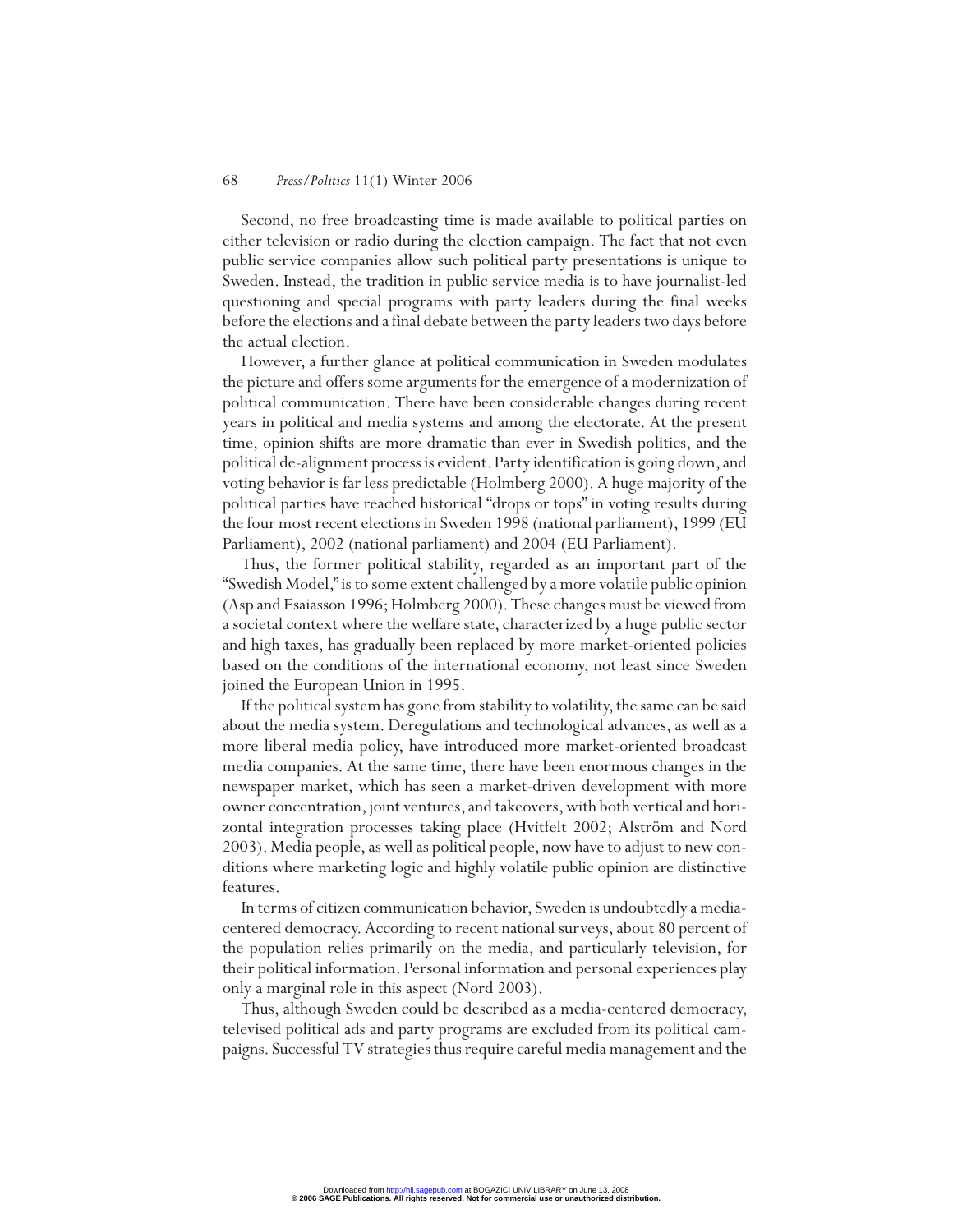ability to achieve publicity. Without ads and party programs, it is vital to appear favorable in both the TV news and in ordinary programs.There is thus a constant battle within the news, where political parties and other organizations are busy creating newsworthy political stories, and the media companies are as busy trying to evaluate the real newsworthiness of these stories (Nord and Strömbäck 2003). This obviously gives plenty of room for dramatic and superficial political news focusing on the political game and scandals, as confirmed in recent content analyses of national political news in Sweden (Strömbäck 2004).

So even if political parties cannot be involved in direct communication activities in television, they certainly need both professional skills and financial resources in the field of news management. The need to utilize free media to maintain voters' support then becomes a daily priority of government and party officials.

#### **Results: Campaign Practices and Practitioners**

With reference to changes in communication practices at the party level, these can be examined both by analyzing the people working with communication within the party organizations and by focusing on the techniques used by the parties in their communication activities. The elite interviews confirm that the political parties in Sweden are slowly adapting to new communication practices, as more people are now working with such activities than previously. Today, all party representatives confirm their use of marketing techniques and admit their need for professional skills. There are, in most cases, specialists employed by the parties working with opinion analyses, campaign activities, and media strategies. They are also not the only ones who have to consider the communication aspects of politics.

Everyone working within the party organization has to know how media works as mediated communication is decisive in political communication today.(Party secretary, the Social Democrats)

The overall figures concerning party employees also indicate a tripling of political marketing professionals, as measured by their share of total staff, between 1993 and 2003 (see Figure 1).

The parties now employ people in (and also between) election campaigns to conduct party opinions polls, handle media relations, work with the party Web site, and, in some cases, administer focus groups and voter segmentation analyses. They are paid by the party organization and usually have an academic background as well as work experience within the party.

The overall trend is probably more substantial than the figures suggest. The ruling Social Democratic Party, for example, has access to huge communication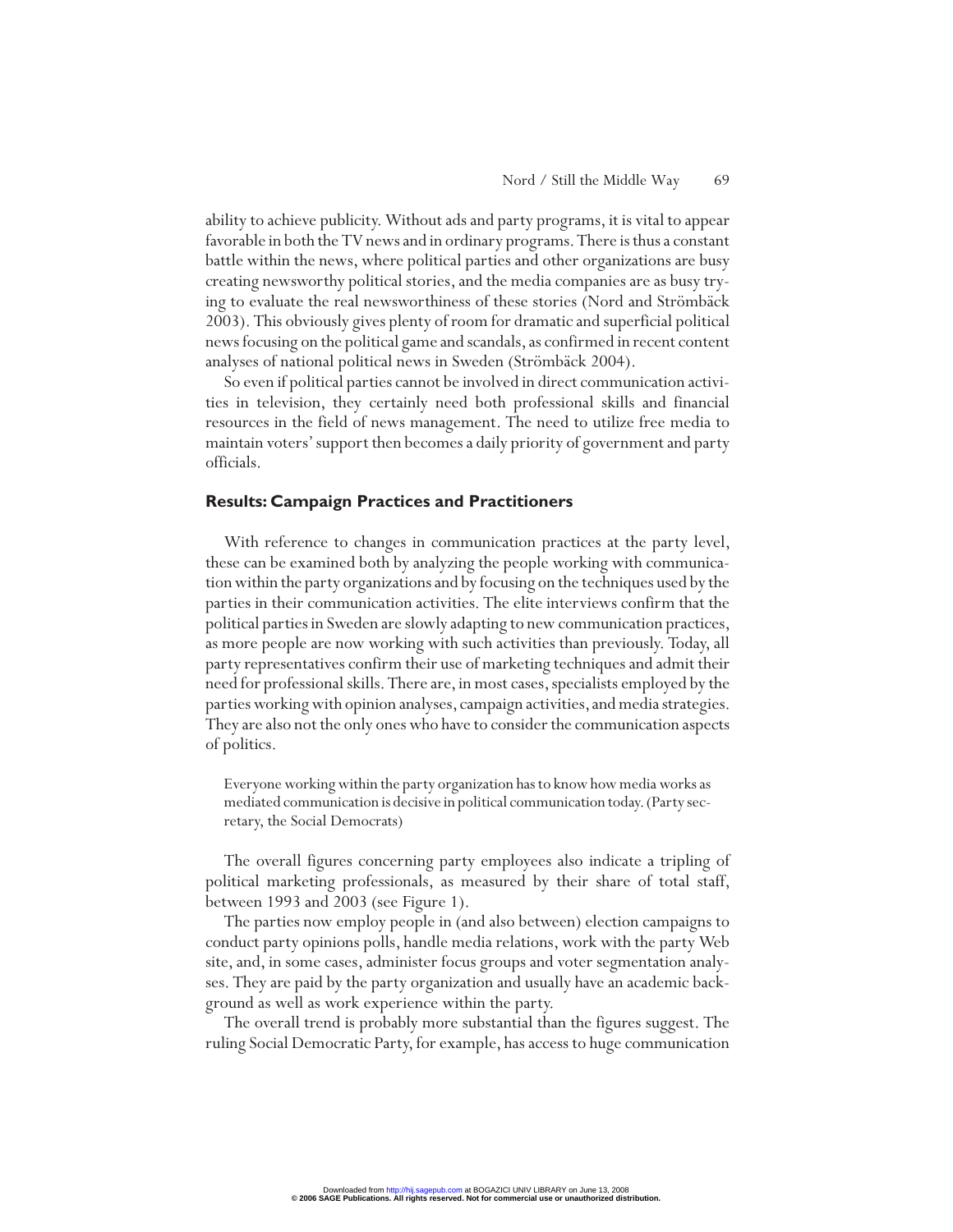

#### **Figure 1**

Political Marketing Professionals in Swedish Political Parties, 1993 and 2003 (percentage share of total staff)

*Source:*Interviews with party secretaries, 2002-2003.

resources outside the party organization. There are about twenty-five Social Democratic ministers in the government, each with his or her own staff including press secretaries and assistants. These employees are not officially integrated within party activities but actively prepare leading politicians with arguments and media advice.

To conclude, there are more party people than ever before engaged in modern communication practices in Sweden. At the same time, the majority of party officials still work as *ombudsmen* within traditional areas such as recruiting and training party members and articulating and consolidating the political interests of party supporters. The fact that both party identification and party membership have been going down has not as yet affected internal party work. Despite a more volatile electorate, it appears that it is still easier for officials to depend on organizational competence rather than on political marketing skills. The main explanation for this may be the system of public financing, based on voting figures, whose aim is to maintain the existing party structure. All parties within Parliament receive the majority of their incomes from the fiscal budget, while member fees or private money offer only a marginal contribution (Nord 2004).

Marketing tools have been used regularly in Swedish party politics during recent decades (Petersson and Holmberg 1998). The breakthrough was during the 1980s and 1990s, and there has been no real increase in the number of polls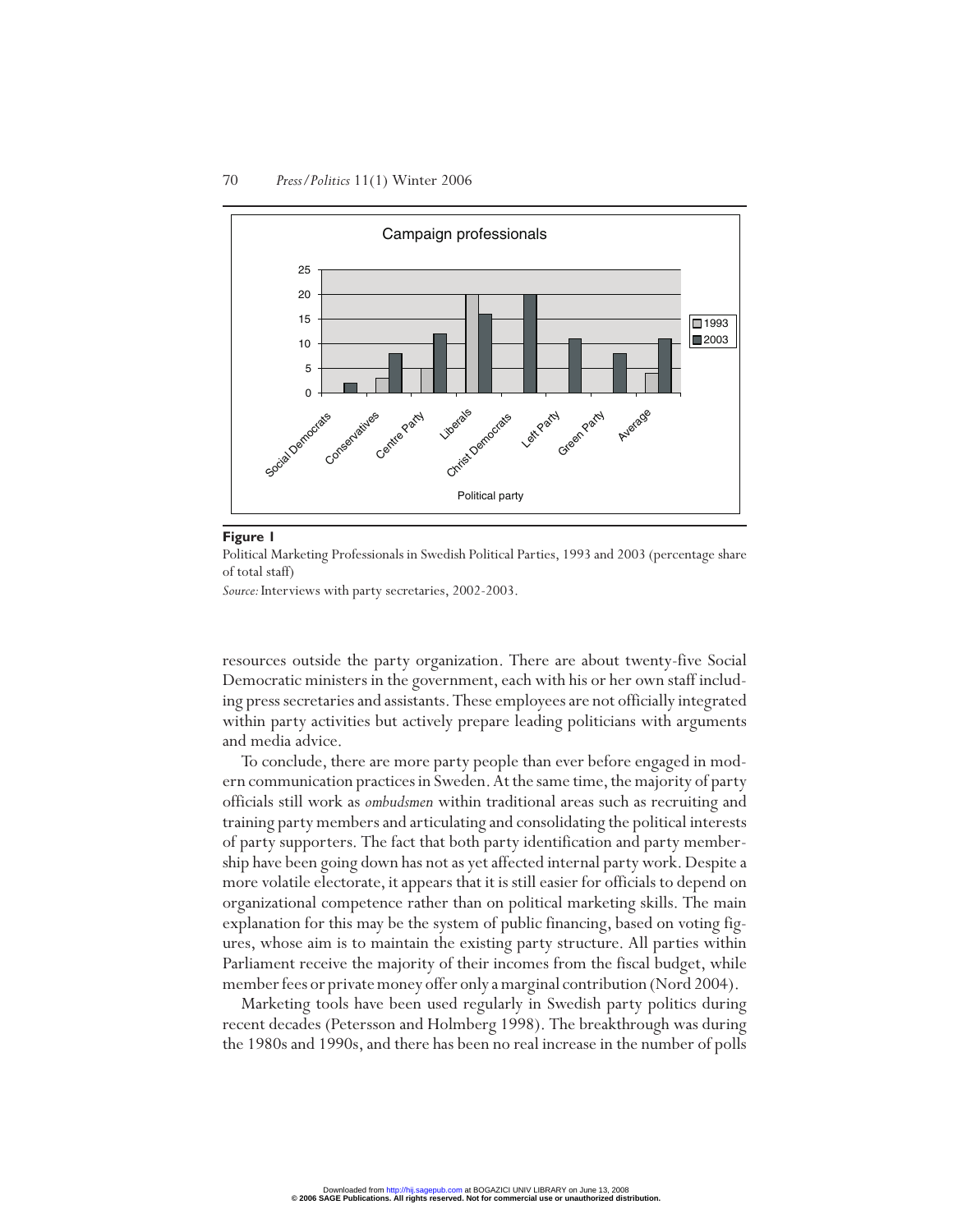since. All political parties use opinion polls, most commonly during election years.

We conduct opinion polls every month during the election year, and every day during the last month before the elections. About seven to eight focus groups are conducted half a year before the real election campaign starts. In total, I think we spend about 1.5 million SEK [approximately US\$200,000] on these activities. (Party secretary, the Conservative Party)

However, while Social Democrats and the Non-Socialist Opposition Parties each conduct a number of polls annually and employ people to prepare and analyze the polls, the Left Party and the Greens only buy a few questions in an external survey in election years (see Table 1).

The leveling off in the use of opinion polls may be surprising but can be explained by the fact that many polls exist. Many leading media companies publish monthly polls about party support or confidence in party leaders. In addition, many polls are conducted by interest organizations, lobbyists,private companies, and public authorities for the purpose of influencing public opinion and setting the political agenda. Exit polls are also conducted in Sweden. However, due to voluntary restrictions accepted by parties, marketing companies, and media, they are only published after the voting procedure is completed.

Focus groups are another tool that is widely used. The Social Democrats and the Centre Party both conduct focus groups five or more times annually. Among the larger parties the same people are responsible for all marketing tools, and no special departments exist for different analytical instruments. The professionals working with these tasks usually possess more all-around skills rather than expertise in any one particular communication field. It is, however, unclear as to the extent polling data are considered when election platforms or media strategies are decided. In the interviews, only two of the seven party secretaries openly admitted the use of polling in policy making.

To conclude, the interviews with the party secretaries generally confirm a widespread use of advanced marketing tools during the last decades. Media and opinion activities still do not occupy most people working within the party organizations, but the situation is gradually changing.

#### **Opinions on Campaign Philosophy and Strategy**

The party secretaries argue that classic party strategies are much more important than political marketing. Both the government party and opposition parties stress the need for ideological identification and recognition within the electorate. The danger of losing party identity in a marketing-orientation process was addressed by a majority of the interviewees.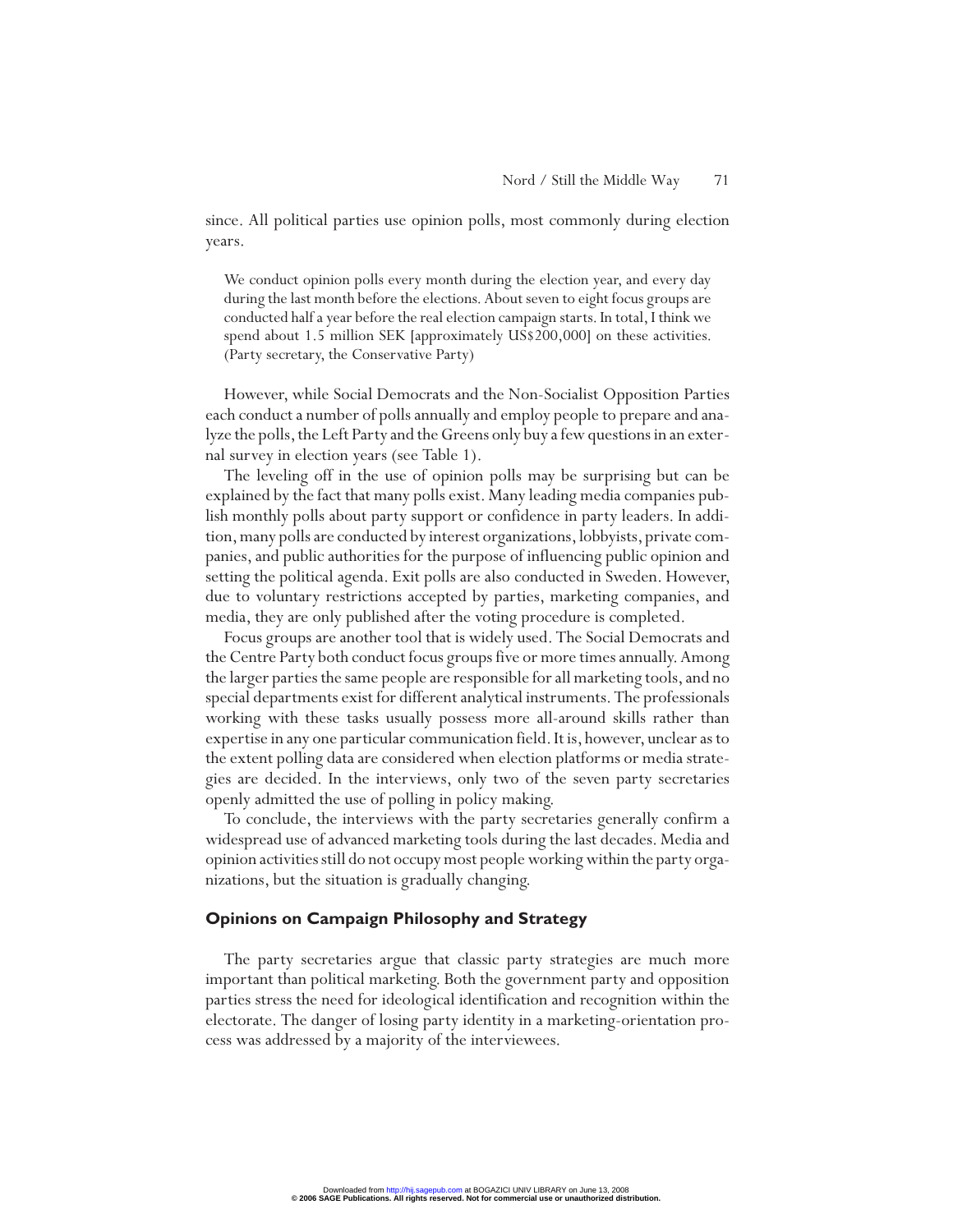|                            |                         |                 | 1993             |                         |                |                 | 2003             |                       |
|----------------------------|-------------------------|-----------------|------------------|-------------------------|----------------|-----------------|------------------|-----------------------|
|                            | Polls                   | Focus<br>Groups | Voter<br>Segment | $Opposition$<br>Napping | Polls          | Focus<br>Groups | Voter<br>Segment | Opposition<br>Mapping |
| <b>Social Democrats</b>    |                         |                 |                  |                         |                |                 |                  |                       |
| Moderates                  |                         |                 |                  |                         |                |                 |                  |                       |
| Centre Party               |                         |                 |                  |                         |                |                 |                  |                       |
| Liberals                   |                         |                 |                  |                         |                |                 |                  |                       |
| <b>Christian Democrats</b> | <b>Age &amp; Age 22</b> | 222222          | 222222           | 2222222                 | <b>ARAARAZ</b> | <b>SESSERE</b>  | x 2 x 2 2 2 2 2  |                       |
| Leftist Party              |                         |                 |                  |                         |                |                 |                  |                       |
| The Greens                 |                         |                 |                  |                         |                |                 |                  |                       |

Table 1 and the marketing tools in Swedish political parties, 1993 and 2003 Lise of political marketing tools in Swedish political parties, 1993 and 2003 Use of political marketing tools in Swedish political parties, 1993 and 2003

72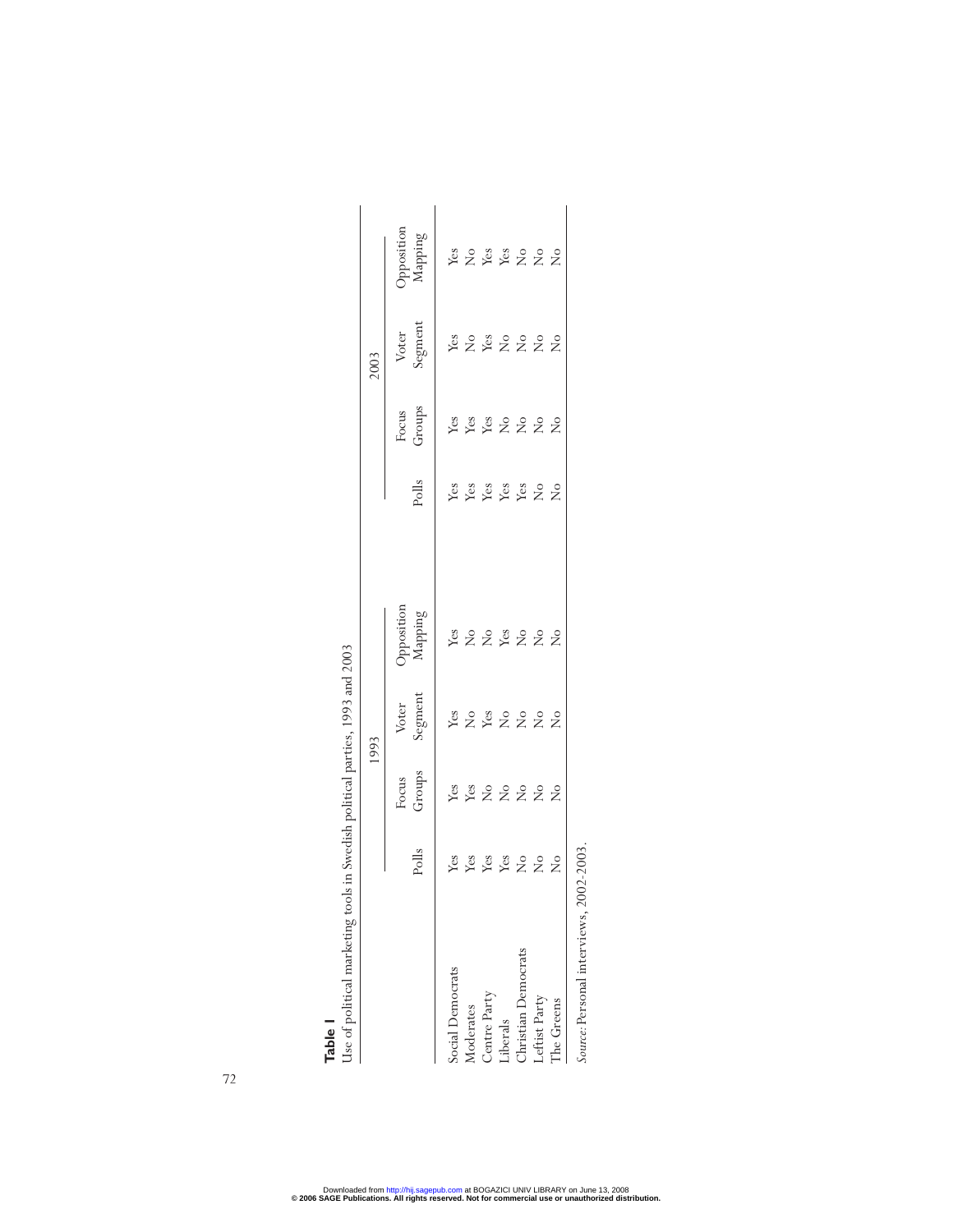We know today that it is very important for our party members and supporters to recognize the party and see the connections between the party congress, party manifestos and party leader debates. If they don't see the connections here, the party will face difficult problems.The professionalization of politics could thus be dangerous as it reinforces a development where you are distancing yourself from voters and partisans. (Party secretary, the Social Democrats) We are based on the idea of liberalism. Our members believe in this idea about

pluralism, equity, freedom and individual civil rights.

If we forget about the ideology of the party, then the whole party would be destroyed. (Party secretary, the Liberal Party)

A general theme in the interviews was attention to internal party work and the risk of being too focused on campaign strategies at the expense of party democracy and the collective interests of party members. Most party secretaries acknowledged a tension between party goals and election-winning strategies. They claimed it is important to keep in touch with internal party opinion:

As parties become more campaign-focused, important party decisions are taken more rapidly and by fewer people in top of the party organization. You have to be aware of this development and try to build-up the internal party structure in order to maintain a grass root-level influence in party affairs. This definitely reflects an internal party problem for us. (Party secretary, the Christian Democrats)

If we find an issue where the party has another opinion than the public we have to ask ourselves: Is the issue important in the election campaign? Do we have to tell the voters that it is necessary for them to change their mind by selling our idea to them? And we have to be aware that such a strategy could reduce our support in the electorate. (Party secretary, the Conservative Party)

#### **Discussion**

The overall picture of changing political communication practices in Sweden is thus mixed.Media are becoming more important both as an arena and an actor in the political communication process.As a reflection of partisan de-alignment, a volatile electorate, and limited possibilities for direct communication, news management is more important than ever.These developments have encouraged a market orientation of the political parties as is the case in many other advanced democracies.

The transformation process in Sweden is, however, rather slow and does not correspond in any way to the dramatic changes taking place within the electorate and the media system. Some party activities are centralized, more polls are used, and more people are working with media and public relations, but parties still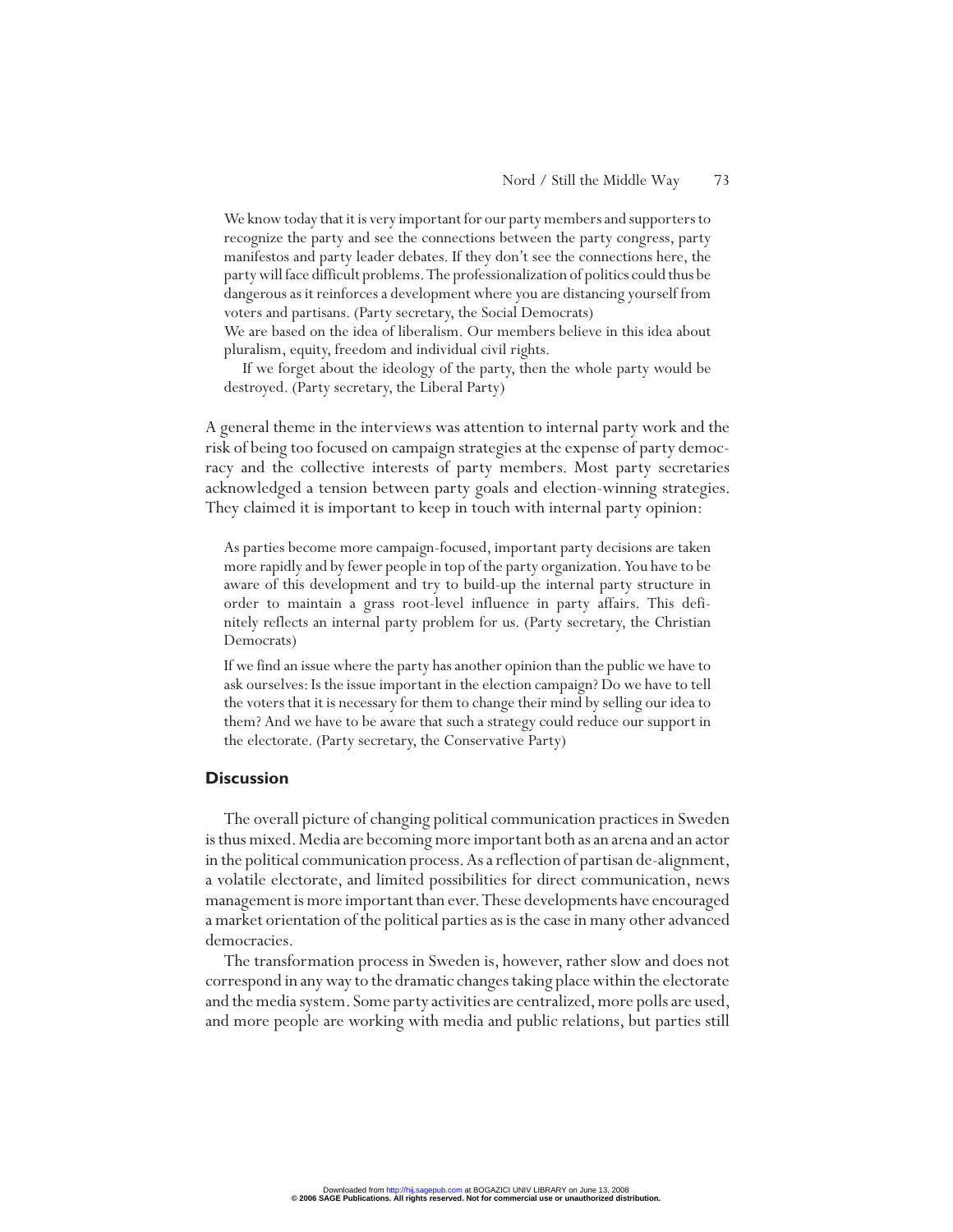spend more resources on internal affairs than on voter mobilization and opinion formation.

It seems reasonable to describe Sweden as a country where a degree of modernization of political communication has taken place, but in a rather "lighter" manner than in other comparable countries. The campaign party has not as yet replaced the party of ideas or the issue party,but all parties are gradually becoming more market-oriented and more professionalized. An apposite term proposed for this process used here is "hybridization," meaning a development in political communication where traditional national campaign practices exist together with select transnational features of postmodern campaign based on marketing logic (Plasser and Plasser 2002: 348–51).

There are several reasons for Sweden's particular version of hybridization. First, the political and electoral context has to be considered; Sweden has a multiparty political system and, basically, a proportional and party-based electoral system. Thus, a possible global diffusion of campaign and marketing techniques based upon a two-party system and candidate-centered,first-past-the-post electoral system is less applicable. In a multiparty system smaller parties can be successful without using political marketing intelligence and "catchall" strategies (Lees-Marshment 2001: 222).

Second, the traditional media structure in Sweden can still be described as "politics-friendly."Even if most newspapers are now more or less independent of political parties and there is a dualistic broadcast system, most of the national media still pay close attention to political affairs, particularly during the run up to an election. Polls, power plays, and scandals are becoming more frequent news items, but much time and space is nevertheless spent on more substantial political coverage (Strömbäck 2004: 73–177). Commercial TV channels are slowly increasing their share of the audience, but public service channels are still highly popular.

Finally, political culture and political behavior tend to be counterforces in the modernization process. The Swedish political parties still thrive on party platforms and manifestos in their campaign activities, while they officially play down political marketing practices, partly because of negative attitudes among members and voters. Most parties were founded as popular movements, and this has probably encouraged a nonprofessional party "self-image" in Swedish political culture (Mancini 1999: 243; Gilboa 2004: 28–29).

In sum, the hybridization of political communication practices in Sweden is characterized by a growing use of marketing tools, although substantial obstacles to the complete implementation of modern practices exist. This can be explained by existing laws and regulations and, even more, by public perceptions of parties, politics, and elections.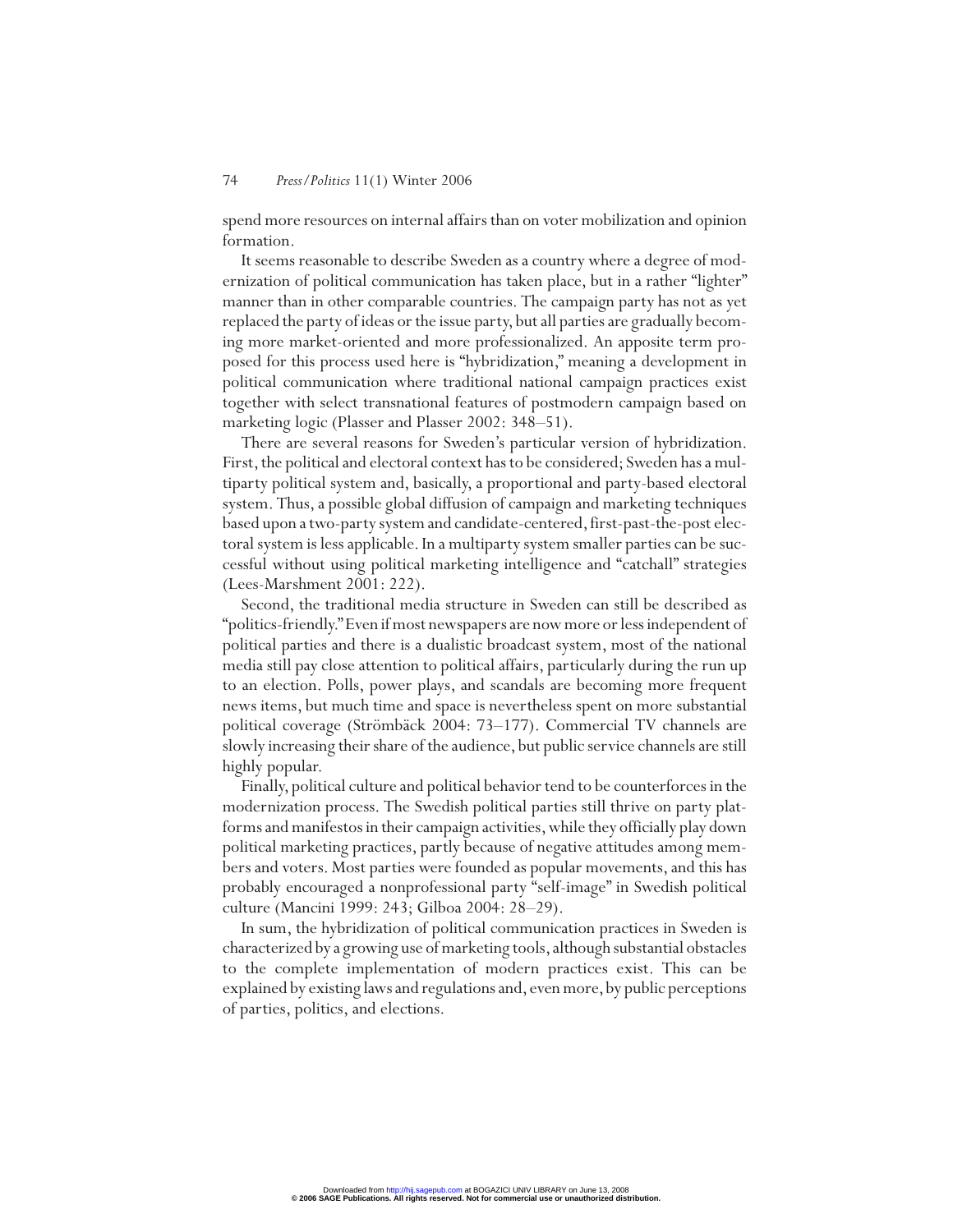#### **References**

- Alström, Börje, and Lars W. Nord. 2003. *Den skånska modellen*. Sundsvall, Sweden: Centre for Political Communication Research.
- Asp, Kent, and Peter Esaiasson. 1996. "The Modernization of Swedish Campaigns: Individualization, Professionalization and Medialization." In *Politics,Media and Democracy—An International Study of Innovations in Electoral Campaigning and Their Consequences*, ed. D. L. Swanson and P. Mancini. Westport, CT: Prager.
- Blumler, Jay G., and Michael Gurevitch. 2001. " 'Americanization' Reconsidered: U.K.-U.S. Campaign Communication Comparisons across Time."In*Mediated Politics—Communication in the Future of Democracy*, ed. L. W. Bennett and R. M. Entman. Cambridge: Cambridge University Press.
- Blumler, Jay G., and Dennis Kavanagh. 1999."The Third Age of Political Communication: Influences and Features." *Political Communication* 16(3):209–30.
- Esser,Frank,and Barbara Pfetsch.2004.*Political Communication Research*.Cambridge:Cambridge University Press.
- Gilboa, Eytan. 2004. "The Media Campaign in the 2003 Israeli Elections." Paper presented at ICA Conference in New Orleans, LA, 27-31 May.
- Hallin, Daniel C., and Paolo Mancini. 2004. *Comparing Media Systems—Three Models of Media and Politics*. Cambridge: Cambridge University Press.

Holmberg, Sören. 2000. *Välja parti*. Stockholm, Sweden: Norstedts juridik.

- Hvitfelt,Håkan.2002."En ny medievärld."In *På väg mot medievärlden 2020*,ed.H.Hvitfelt and G. Nygren. Lund, Sweden: Studentlitteratur.
- Jönsson, Rasmus, and Ole Larsen. 2002. *Professionel politisk kommunikation—en studie av20 dages valgkamp*. Köpenhamn, Denmark: Akademisk Forlag.
- Kaid, Lynda Lee, and Christina Holtz-Bacha. 1995. *Political Advertising in Western Democracies*. Thousand Oaks, CA: Sage.
- Kavanagh, Dennis. 1995. *Election Campaigning*. Oxford, UK: Blackwell.
- Lees-Marshment, Jennifer. 2001. *Political Marketing and British Political Parties—The Party's Just Begun*. Manchester, UK: Manchester University Press.
- Mancini, Paolo. 1999. "New Frontiers in Political Professionalism." *Political Communication* 16(3):231–46.
- Negrine, Ralph. 1996. *The Communication of Politics*. London: Sage.
- Noelle-Neumann, Elisabeth, Hans M. Kepplinger, and Wolfgang Donsbach. 2000. *Kampa— Meinungsklima und Mediewirkungen im Bundestagswahlkampf 1998*. München, Germany: Verlag Karl Alber Freiburg.
- Nord, Lars W. 2003. *Dagstidningarna och demokratin*. Stockholm, Sweden: Tidningsutgivarna.
- Nord, Lars W. 2004. Hur professionella är de svenska partierna? Sundsvall, Sweden: Centre for Political Communication Research.
- Nord, Lars W., and Jesper Strömbäck. 2003. *Valfeber och nyhetsfrossa—politiskkommunikation i valrörelsen 2002*. Stockholm, Sweden: Sellin.
- Norris, Pippa.2000.*A Virtuous Circle—Political Communications in Postindustrialised Societies*. Cambridge: Cambridge University Press.
- Norris, Pippa, John Curtice, David Sanders, Margaret Scammel, and Holli Semetko. 1999. *On Message—Communicating the Campaign*. London: Sage.
- Petersson, Olof, and Sören Holmberg. 1998. *Opinionsmätningarna och demokratin*. Stockholm, Sweden: SNS.
- Pharr, Susan J., Robert D. Putnam, and Russell J. Dalton. 2000. "Trouble in the Advanced Democracies?" *Journal of Democracy* 11(2):5–23.